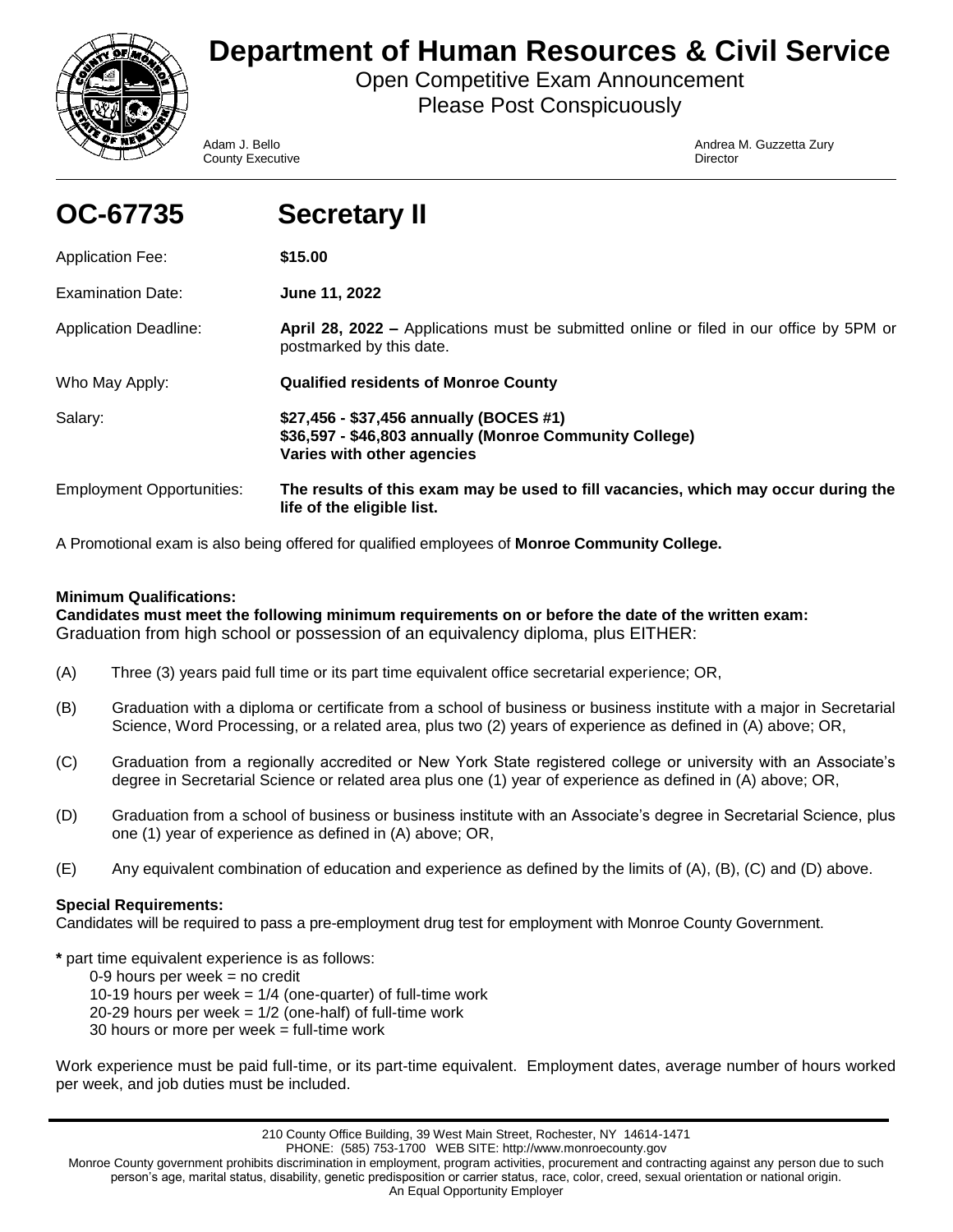## **Residency Requirement:**

Applicants must be residents of Monroe County for at least four (4) months at the time of examination.

## **Fees:**

A **\$15.00 non-refundable** Application Fee for each examination for which you apply is to be paid with your application, unless the fee is waived for that examination.

Make check or money order payable to: Monroe County Director of Finance

Write the LAST FOUR DIGITS of your SOCIAL SECURITY NUMBER AND EXAM NUMBER(S) ON YOUR CHECK OR MONEY ORDER.

Be sure to compare your qualifications carefully with the requirements listed and file only for those examinations for which you clearly qualify and intend to take. We cannot prescreen applications submitted without the fee. No refunds will be made if your application is disapproved or you fail to appear for the test. There is a \$15.00 charge for returned checks. We do not accept cash.

## **Exception to Fee Requirement:**

A waiver of application fee will be allowed if you are unemployed and primarily responsible for the support of a household. In addition, a waiver of application fee will be allowed if you are determined eligible for Medicaid, or receiving Supplemental Security Income payments, or Public Assistance (Temporary Assistance for Needy Families/Family Assistance or Safety Net Assistance) or are certified Job Training Partnership Act/Workforce Investment Act eligible through a State or local social service agency. Employees of Monroe County who are represented by the Federation of Social Workers, Local 381, are eligible for this waiver for all exams if they are in salary group 52 and below; employees in a salary group above 52 are eligible for the fee waiver, if the examination is for a title in their career field. Employees of Monroe County who are represented by C.S.E.A., Local 828, are eligible for this waiver, if they are in salary group 10 or below. The fee is waived for all Monroe County employees taking promotional exams. Individuals wishing to claim this waiver of fee must complete a request for application fee waiver and certification request located on the last page of the application. Such claims are subject to later verification and, if not supported by appropriate documentation are grounds for barring appointment.

## **Description of Duties:**

This is a secretarial position responsible for performing difficult secretarial tasks. The use of a personal computer for word processing and database entry is an integral part of this position. Employees serve as secretaries to administrators of a unit or major section relieving them of clerical work and routine administrative and business details. The work is performed in accordance with general instructions regarding objectives, policies and procedures and is submitted in its final form. This title differs from the Secretary I title as it is more limited in scope and decision-making responsibilities. The employee reports directly to and works under the general supervision of an administrator and is permitted considerable freedom in referring or responding to inquiries. Direct supervision may be exercised over a small clerical staff.

## **Scope of Examination:**

The **written, multiple-choice test** will cover knowledge, skills and/or abilities in such areas as:

## **Grammar/Usage/Punctuation**

The grammar and usage questions test for the ability to apply the basic rules of grammar and usage. The punctuation questions test for a knowledge of the correct placement of punctuation marks in sentences. You will be presented with sets of four sentences from each of which you must choose the sentence that contains a grammatical, usage, or punctuation error.

### **Keyboarding practices**

These questions test for a knowledge of preferred practices in such areas as letter format, capitalization, hyphenation, plurals, possessives, word division, word and figure style for numbers, and common proofreading marks. In addition, there will be a passage to proofread followed by questions on how to correct the errors in the passage.

## **Office practices**

These questions test for a knowledge of generally agreed-upon practices governing the handling of situations which typists, stenographers, secretaries, and office assistants encounter in their work, as well as a knowledge of efficient and effective methods used to accomplish office tasks. The questions cover such topics as planning work flow; setting priorities; dealing effectively with staff, visitors, and callers; filing and retrieving information;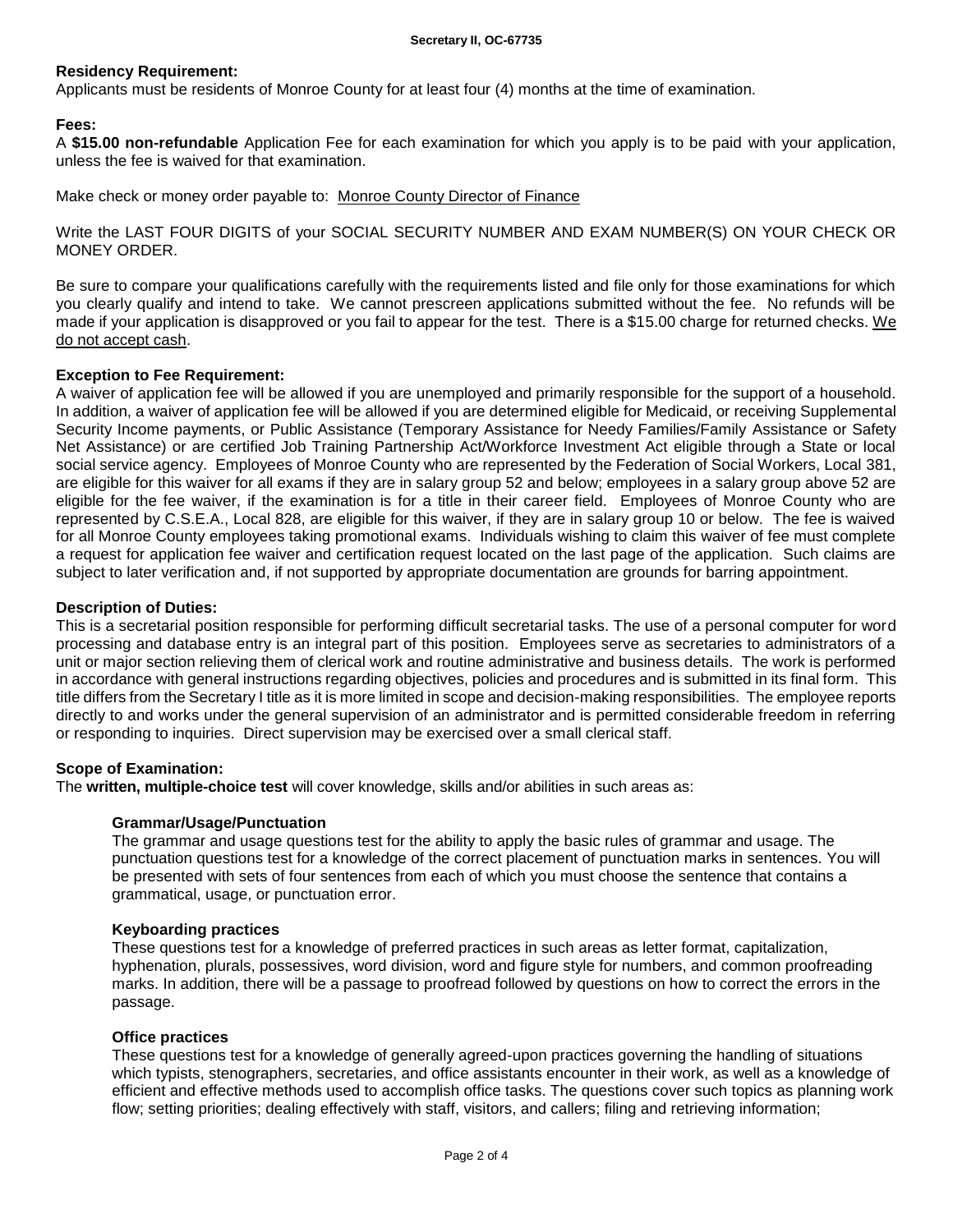safeguarding confidentiality; using office equipment; and making procedural decisions and recommendations which contribute to a well-managed office.

## **Spelling**

These questions test for the ability to spell words that are used in written business communications.

## **Supervision**

These questions test for knowledge of the principles and practices employed in planning, organizing, and controlling the activities of a work unit toward predetermined objectives. The concepts covered, usually in a situational question format, include such topics as assigning and reviewing work; evaluating performance; maintaining work standards; motivating and developing subordinates; implementing procedural change; increasing efficiency; and dealing with problems of absenteeism, morale, and discipline.

## **Working with office records**

These questions test your ability to work with office records. The test consists of two or more sets of questions, each set concerning a different problem. Typical record keeping problems might involve the organization or collation of numerical data from several sources; maintaining a record system using running balances; or completion of a table summarizing data using totals, subtotals, averages and percents. **You should bring with you a hand-held battery- or solar-powered calculator for use on this test.** You will **not** be permitted to use the **calculator** function of your **cell phone**.

## **Calculators and Reference Materials:**

Most civil service written tests do not require the use of a calculator or slide rule. However, the use of calculators is **RECOMMENDED** for this exam. Candidates have the option of bringing a hand-held, quiet, battery or solar-powered arithmetic calculator or a slide rule to the test room. Candidates will not be permitted to use calculators containing spell check, dictionary, language translator, address or telephone book, personal digital assistants, or typewriter keyboard features, or any similar devices. You may not bring books or other reference materials.

This written examination is being prepared and rated in accordance with Section 23(2) of the Civil Service Law. The provisions of the New York State Civil Service Law, Rules and Regulations dealing with the preparation and rating of examinations, as well as establishment and certification of eligible lists for positions in the classified service will apply to this examination.

--------------------------------- BASIC CIVIL SERVICE INFORMATION --------------------

### **Applications:**

If you are applying for more than one exam, a separate application is required for each exam. Applications may be obtained at the address or web-site indicated at the bottom of the first page of this announcement.

### **Candidates must record the Exam Number and Title on the Application.**

#### **Note:**

Submission of a resume does not relieve you of the responsibility for completing all sections of the official application. The resume is a supplement to the application, and not a substitute for it. To receive credit for a job, basic employment information such as address, name and title of supervisor, average number of hours in the workweek, final salary, reason for leaving, specific job duties, your job title, etc. must be shown.

## **Certifications and Appointments:**

The eligible list resulting from this examination will be established in accordance with the final earned numerical rating of passing candidates regardless of residence. A municipality or district may exercise its right under Section 23 of the Civil Service Law to request an initial certification of eligibles who have been residents of that municipality or district for at least one (1) month on the date of certification and who are also legal residents of the appointing jurisdiction at the time of appointment, in accordance with their numerical rating. After the names of residents have been exhausted the Commission must then certify in regular rank order the names of non-residents on the list.

#### **Background Investigation:**

Applicants may be required to undergo a State and national criminal history background investigation, which will include a fingerprint check, to determine suitability for appointment. Failure to meet the standards for the background investigation may result in disqualification.

### **Special Requirement for Appointment in School Districts and BOCES:**

Per Chapter 180 of the Laws of 2000, and by Regulations of the Commissioner of Education, to be employed in a position designated by a school district or BOCES as involving direct contact with students, a clearance for employment from the State Education Department is required.